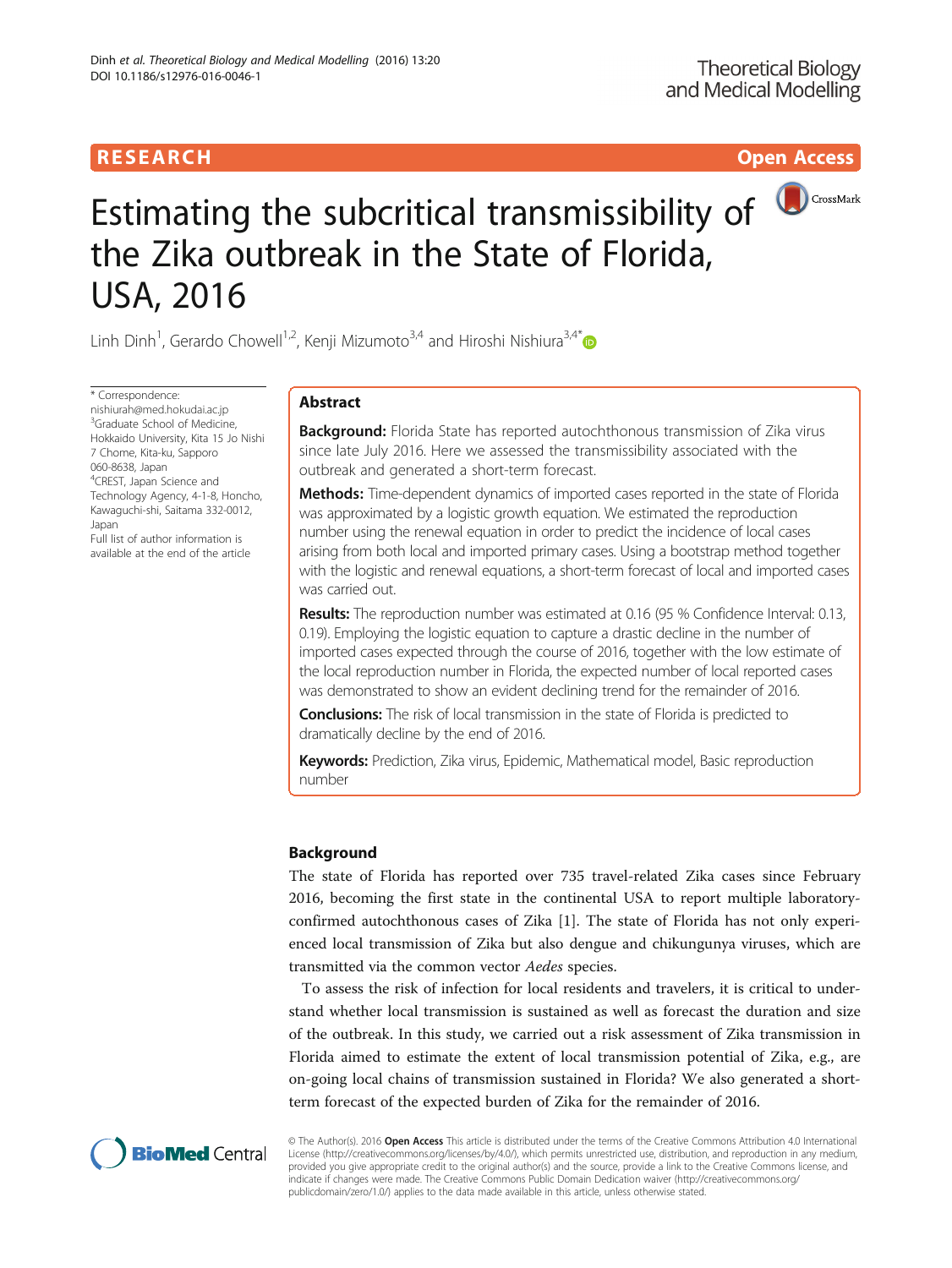#### **Methods**

# Patients' data

In order to keep Florida residents and visitors abreast of the presence of Zika cases in the state, the Florida Department of Health has maintained up-to-date counts of the number of Zika cases diagnosed in this state [[2\]](#page-6-0) while strengthening a robust mosquito-borne illness surveillance system. Our study relies on confirmed cases of Zika virus infection. Before 29 June 2016, except for pregnant women, only those cases exhibiting at least two of the following symptoms: fever, rash, joint pain and red eyes and having an epidemiological link (travel history or sexual contact with travelers from Zika-affected areas or suspected contact with cases) underwent laboratory diagnosis by serology or rRT-PCR. From 29 June, all laboratory-confirmed asymptomatic cases were counted. Non-pregnant cases with recent travel history to an area with widespread Zika virus transmission were classified as either travel-related or non-travel related cases [[3\]](#page-6-0). Hereafter, travelrelated cases are referred to as imported cases, while non-travel related cases are referred to as local cases. We analysed the temporal evolution of confirmed Zika cases from 1 May to 23 September 2016. Since epidemiological and diagnostic procedures typically required 7 days [[3\]](#page-6-0), we analysed weekly case counts with week 0 starting on 1 May 2016.

### Modelling method

In order to quantify the extent of local transmission, we first set out to estimate the average and uncertainty of the reproduction number,  $R$ , associated with the Zika outbreak in the state of Florida.  $R$  is interpreted as the average number of secondary "local" transmission events caused by a single primary case. A primary case can be either a local or an imported case. Assuming that congenital or sexual transmission cases of Zika are rare in the state of Florida, our modelling exercise focused on mosquito-borne transmission alone. Let  $c_t$  and  $i_t$  be local and imported cases in week t, and let  $w_s$  represent the probability mass function of the serial interval of length s weeks, which was obtained by

$$
w_s = G(7s) - G\left(7(s-1)\right),\tag{1}
$$

for  $s > 0$  where  $G(.)$  represents the cumulative distribution function of the gamma distribution with mean of 14 days and standard deviation of 2 days [\[4](#page-6-0)]. We describe an expected value of local cases  $E(c_t)$  as

$$
E(c_t) = \sum_{s=1}^{\infty} R(c_{t-s} + i_{t-s})w_s,
$$
\n(2)

as discussed elsewhere [\[5](#page-6-0)]. Assuming that variation in case counts in week  $t$  is sufficiently captured by the Poisson distribution, in agreement with the underlying mechanism of the infection process in deterministic models, the maximum likelihood estimate of  $R$  is obtained by minimizing the Poissondistributed likelihood function that uses the right-hand side of (2) for the expected value. A constant  $R$  is supported by the negligible impact of herd immunity on the transmission dynamics due to the limited scope of the epidemic in this area thus far.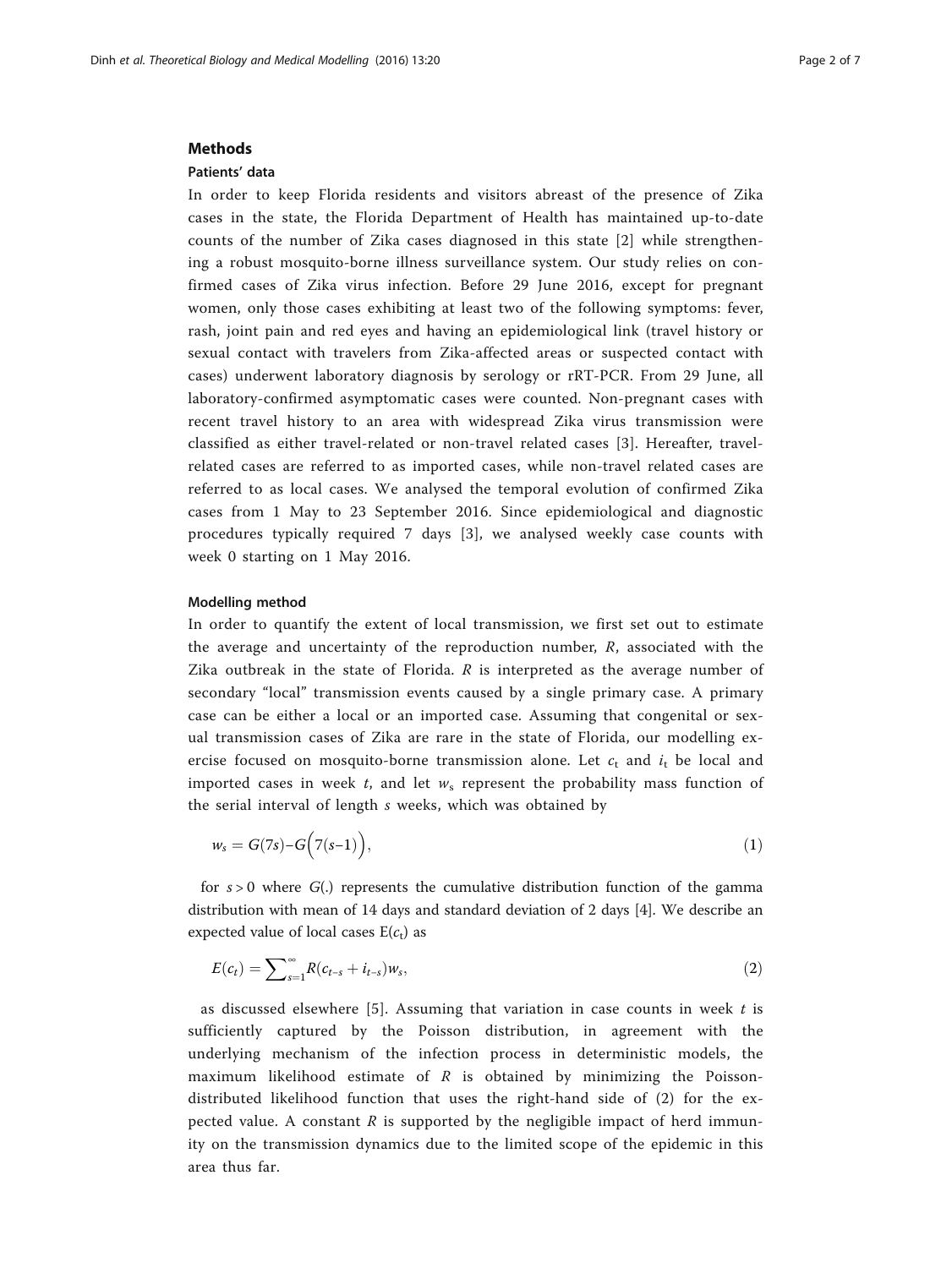Subsequently, we assume that the dynamics of cumulative counts of imported cases,  $I(\tau)$ , at day  $\tau$  is sufficiently captured by a logistic curve, i.e.,

$$
I(\tau) = \frac{K}{1 + \exp(-\gamma(\tau - t_0))},\tag{3}
$$

where  $K$  is referred to as the carrying capacity (i.e., the expected total number of cases during the outbreak),  $y$ , the steepness of the curve, and  $t_0$  the time of the sigmoid's midpoint. In addition to the recent interest in using phenomenological models that generalize the logistic equation [[6](#page-6-0)], the SIR (susceptible-infectious-recovered) model can be approximated by the logistic curve [\[7](#page-6-0)]. Hence, it may not be surprising that eq. (3) can be useful to capture single-epidemic transmission dynamics. Using (3), the expected weekly counts in week t was obtained by  $E(i_t) = I(7 t) - I(7(t - 1))$  for t > 0. Assuming again that variation in imported case counts in week  $t$  is sufficiently captured by the Poisson distribution, maximum likelihood estimates of K,  $\gamma$  and  $t_0$  are obtained by minimizing the likelihood function that uses the right-hand side of (3) for the expected value. Profile likelihood was employed to compute the 95 % confidence intervals (CI).

Lastly, we employ a parametric bootstrap method to resample R, K,  $\gamma$  and  $t_0$  to generate short-term forecasts for case counts from week 21 (week starting with 25 September 2016) to 34 (week starting with 25 December 2016) [[8\]](#page-6-0). The number of imported cases can be simulated using (3) and the number of local cases can be obtained by additionally using (2), accounting for the dependence among the estimated parameters. Posterior 95 % prediction intervals were derived by taking 2.5th and 97.5th percentile points from 1000 bootstrap simulations.

#### Results

Figure 1 shows weekly case counts of reported Zika cases according to travel history in the state of Florida. A maximum count of 84 imported cases was observed in week 15

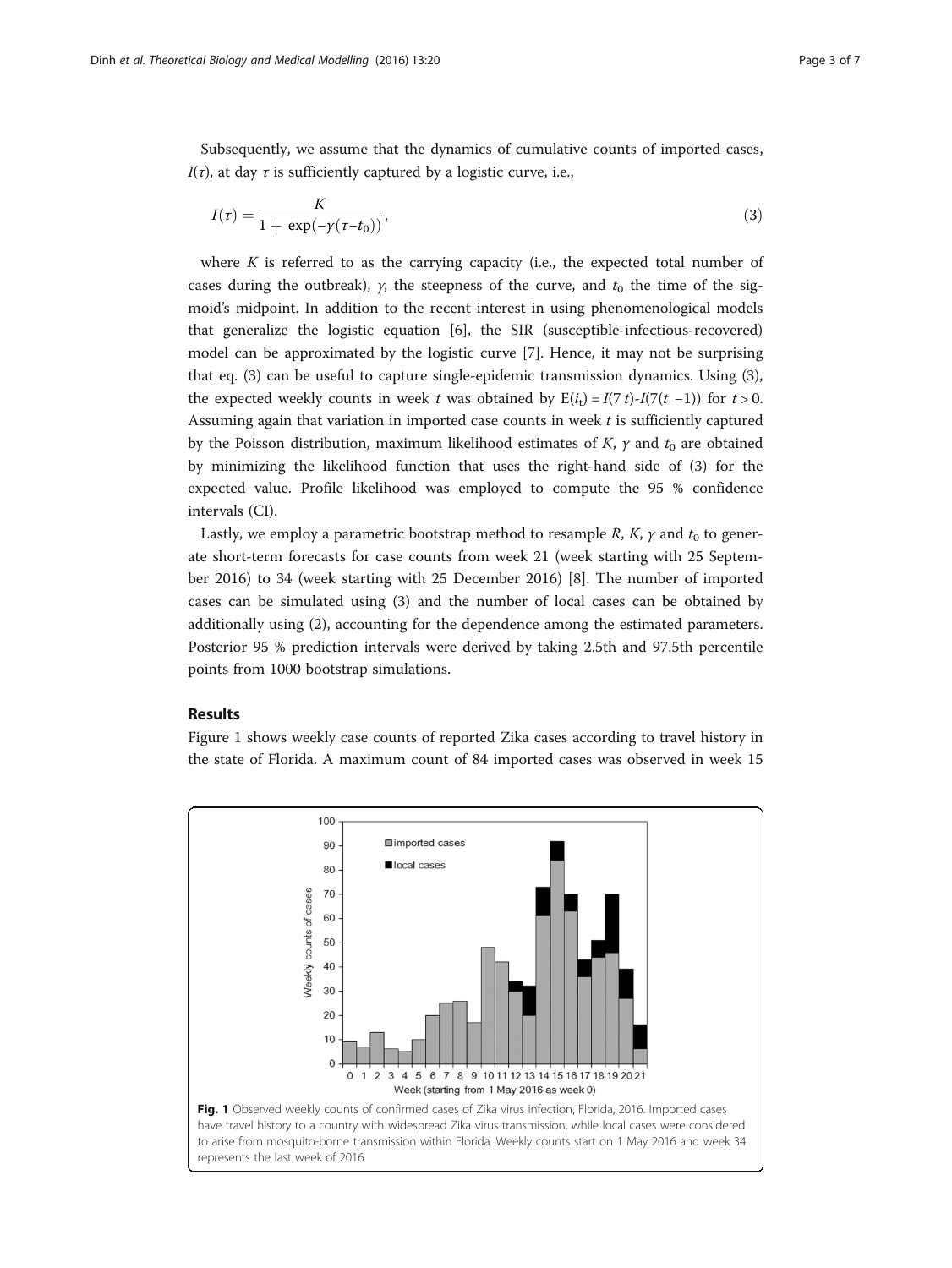(week starting with 15 August), while the maximum count of 24 local cases was observed in week 19 (week starting with 11 September). The reproduction number  $R$  in Florida was estimated at 0.16 (95 % CI: 0.13, 0.19).

Figure 2a overlays the fit of our logistic model with imported cases. The cumulative number of imported cases was predicted to be 750 (95 % CI: 686, 823). As a function of time, the number of imported cases appears to be on a declining trend. From week 21 to 34 (i.e. remainder of 2016), we predict a total of 114 (95 % Prediction Interval (PrI): 85, 146) cases.

Figure 2b compares observed and predicted local cases of Zika virus infection in Florida. Due to the expected decline in the number of imported cases together with our low and subcritical estimate of the reproduction number that lies substantially below 1.0, the number of local cases are also expected to wane over time, with only a few additional cases expected towards the end of 2016. Our predicted number of additional imported cases from week 21 to 34 was estimated at 41 (95 % PrI: 29, 54) cases. It is worth noting that at the last time of writing, case counts for weeks 22–23, indicated an additional 36 imported and 33 local reported cases, which is in line with our forecast and the predicted decreasing trend in case counts.

# **Discussion**

In this study we analysed case series of reported cases of Zika virus infection in Florida State, May-September 2016, in order to estimate the local transmission potential and generate forecasts of the number of expected reported cases for the remainder of 2016. The reproduction number  $R$  of local Zika virus transmission in Florida was estimated to lie in the range of 0.13–0.19, likely reflecting primarily limited transmission potential and perhaps the effects of intensive vector control efforts including the strong advice of draining standing water, covering clothing and bare skin with repellent, and covering windows with screens. This finding indicates that local transmission chains in this area have not been sustained in the absence of continued importation of infected individuals. Moreover, the number of imported Zika cases has been declining since mid-

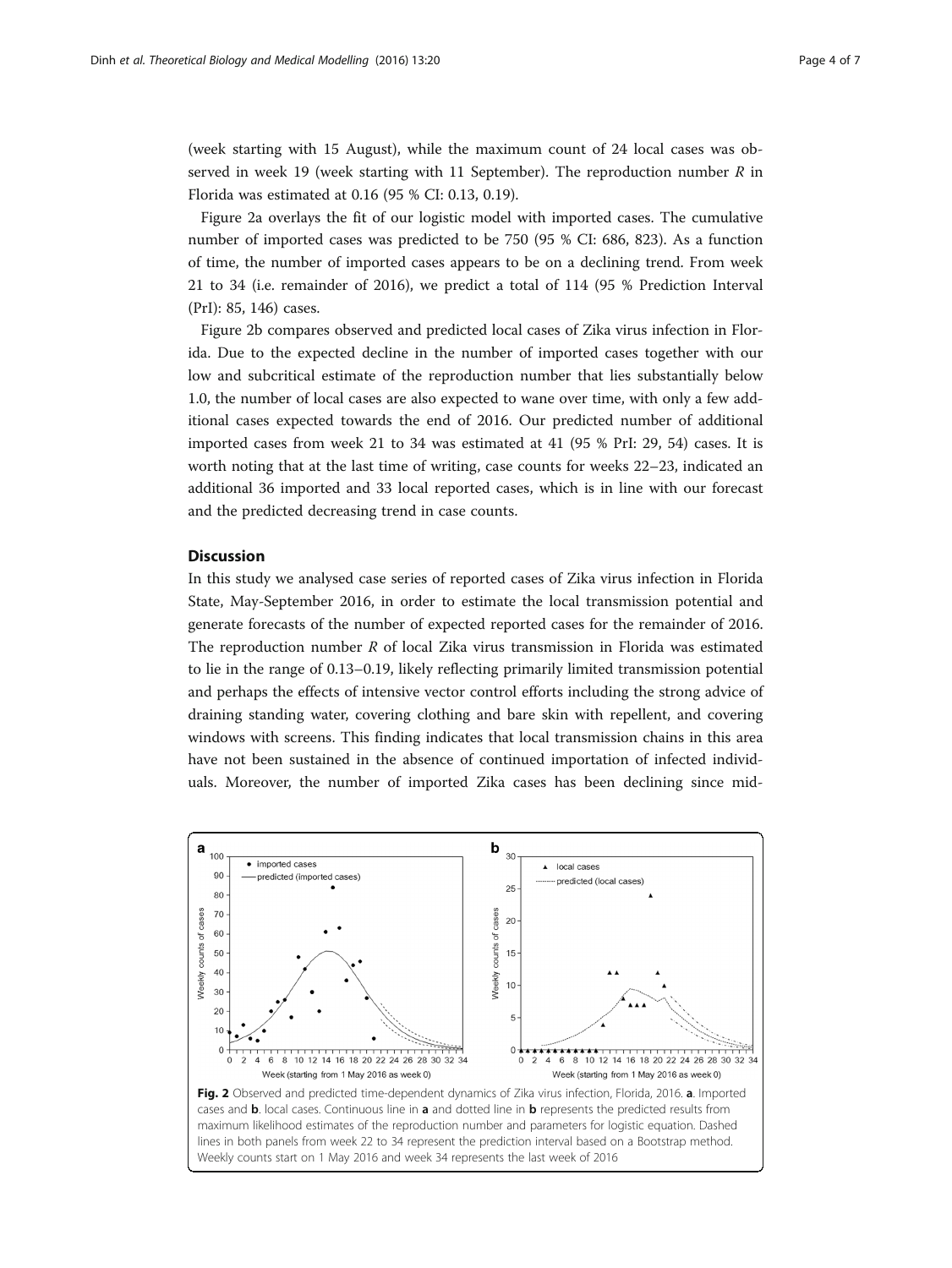August. If the declining trend continues for the remainder of 2016, our forecast based on the logistic growth model indicates a drastic decline in the number of imported cases expected by the end of 2016. This finding and our subcritical estimate of the local reproduction number in Florida point to a declining trend in the expected number of local reported cases for the remainder of 2016. Although the risk of local transmission within 2016 will not necessarily decline to zero, as transmission via the sexual route cannot be ruled out, the infection risk will be likely very small as the epidemic approaches the end of 2016. Although we employed a phenomenological model (e.g., did not explicitly account for seasonal mosquito population dynamics), our forecast may even be an overestimate as a significantly reduced risk of mosquito transmission can be expected during the winter season.

Our study is the first to have demonstrated that the effective transmission potential of Zika virus is substantially low in the state of Florida even in an area with a history of sustained transmission of dengue and chikungunya during the summer months. Our estimate of the local reproduction number at 0.16 is far below those estimates previously reported from areas with widespread Zika virus transmissions  $[9-12]$  $[9-12]$  $[9-12]$  $[9-12]$ . Reflecting the decline in the number of infections in Central America (e.g. Mexico) and South America (e.g. Colombia), the frequency of imported cases is also expected to decrease over time. At the same time, we have shown that local cases are also expected to decline [[13\]](#page-6-0). With substantially decreased local transmission risk through the remainder of 2016, Florida could provide a basis for model-based transmission analyses and risk assessments of Zika across the world [[14\]](#page-6-0).

This study was conducted for real-time risk assessment of Zika virus infection, involving a number of important limitations. First, the dataset inherently involved reporting delays. It is likely that some symptomatic cases were retrospectively diagnosed by serology dating back to their date of illness onset. Rather than explicitly assessing the precise temporal transmission dynamics, we deemed sensible to generate an estimate of R based on a series of weekly case counts of limited precision. Second, asymptomatic transmission of Zika virus is known to be common [\[15\]](#page-6-0), and the growing awareness of Zika virus among physicians is likely affecting differential diagnosis. Thus, observed confirmed cases must have experienced ascertainment bias. Third, the diagnostic criteria for reported cases confirmed with Zika was revised on 29 June 2016 to include asymptomatic individuals. This change was caused by the approval of a revised interim case definition in June 2016, which was originally issued in February 2016, along with the revision in their reporting system that partly relies on commercial laboratory testing. The ascertainment bias is likely to have been greatly reduced afterwards. Rather than attempting to provide a detailed analysis of the transmission dynamics of this outbreak using mechanistic models, we have intended to capture the overall temporal course of imported cases using a phenomenological approach. Fourth, our model did not explicitly account for the seasonality of local transmission. For this reason, our forecast for expected cases through the remainder of 2016 is likely an overestimate for a conservative assessment of the transmission risk associated with the outbreak.

While the revised version of this study was prepared in mid-October, a confirmed case was reported from Miami-Dade County. Despite possible transient increase in the number of cases, the expected decreasing trend of importation and limited transmission potential in Florida remains unchanged. Despite these limitations, we strongly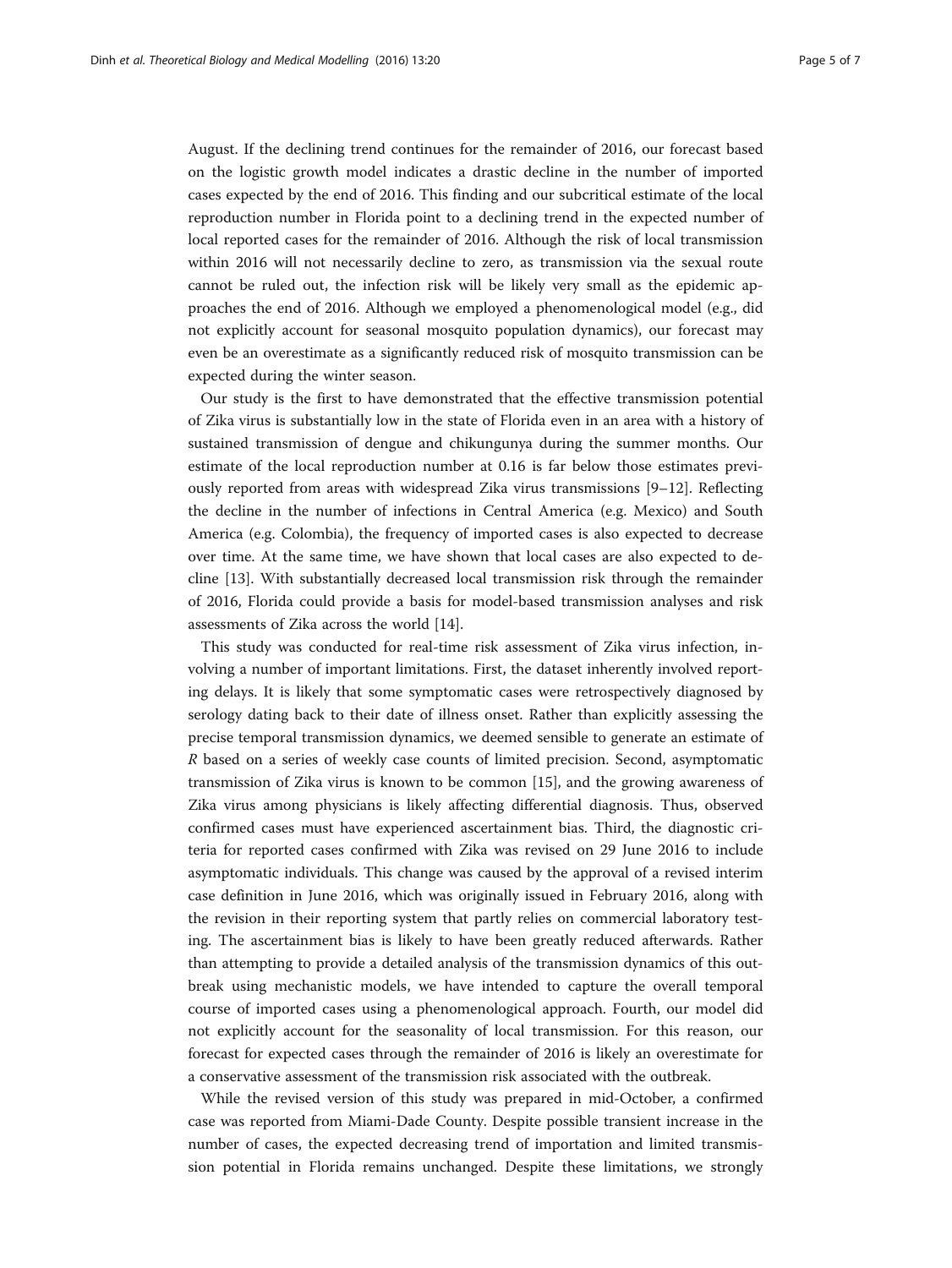<span id="page-5-0"></span>believe that the present study sheds light on two critical issues, i.e. (i) transmission of Zika virus has not been locally sustained in Florida without continued external forcing and (ii) given a near-future reduction in imported cases, it is not farfetched to expect to dramatic decline in the number of local cases in Florida.

# Conclusions

A case series of reported cases of Zika virus infection in Florida State was analysed, to estimate the local transmission potential and generate forecasts of the number of expected reported cases for the remainder of 2016. The reproduction number  $R$  of local Zika virus transmission in Florida was estimated to lie in the range of 0.13-0.19, indicating that local transmission chains cannot be sustained in the absence of continued importation of infected individuals. Moreover, the number of imported Zika cases has been declining since mid-August. The expected number of local reported cases is very likely to show an evident declining trend for the remainder of 2016.

#### Abbreviations

CI: Confidence interval; PrI: Prediction interval; rRT-PCR: Real-time reverse transcriptase polymerase chain reaction

#### Acknowledgements

Not applicable.

#### Funding

HN received funding support from the Japan Agency for Medical Research and Development, the Japan Society for the Promotion of Science (JSPS) KAKENHI Grant Numbers 16KT0130, 16 K15356 and 26700028, Program for Advancing Strategic International Networks to Accelerate the Circulation of Talented Researchers, the Japan Science and Technology Agency (JST) CREST program and RISTEX program for Science of Science, Technology and Innovation Policy. GC acknowledges financial support from the NSF grant 1414374 as part of the joint NSF-NIH-USDA Ecology and Evolution of Infectious Diseases program; UK Biotechnology and Biological Sciences Research Council grant BB/ M008894/1, NSF-IIS RAPID award #1518939, and NSF grant 1318788 III: Small: Data Management for Real-Time Data Driven Epidemic simulation, and the Division of International Epidemiology and Population Studies, The Fogarty International Center, US National Institutes of Health. The funders had no role in study design, data collection and analysis, decision to publish, or preparation of the manuscript.

#### Availability of data and materials

Collected datasheet is available from the authors (LD) upon request.

#### Authors' contributions

LD collected and arranged epidemiological data. All authors jointly formulated mathematical modelling approach. HN and LD analysed the data. HN and GC drafted the manuscript and all authors revised the manuscript. All other authors gave comments on the revised manuscript and approved the final version of the manuscript.

#### Competing interests

The authors declare that they have no competing interests.

#### Consent for publication

Not applicable.

#### Ethics approval and consent to participate

Not applicable.

#### Author details

<sup>1</sup>School of Public Health, Georgia State University, 1 Park Place, Atlanta, GA, USA. <sup>2</sup>Division of International Epidemiology and Population Studies, Fogarty International Center, National Institutes of Health, Bethesda, MD, USA. <sup>3</sup>Graduate School of Medicine, Hokkaido University, Kita 15 Jo Nishi 7 Chome, Kita-ku, Sapporo 060-8638, Japan. 4 CREST, Japan Science and Technology Agency, 4-1-8, Honcho, Kawaguchi-shi, Saitama 332-0012, Japan.

#### Received: 30 September 2016 Accepted: 23 October 2016 Published online: 09 November 2016

#### References

1. Centers for Disease Control and Prevention (USA). Florida investigation links four recent Zika cases to local mosquito-borne virus transmission [Internet]. Accessed 7 Nov 2016. Available from: [http://www.cdc.gov/](http://www.cdc.gov/media/releases/2016/p0729-florida-zika-cases.html) [media/releases/2016/p0729-florida-zika-cases.html](http://www.cdc.gov/media/releases/2016/p0729-florida-zika-cases.html)